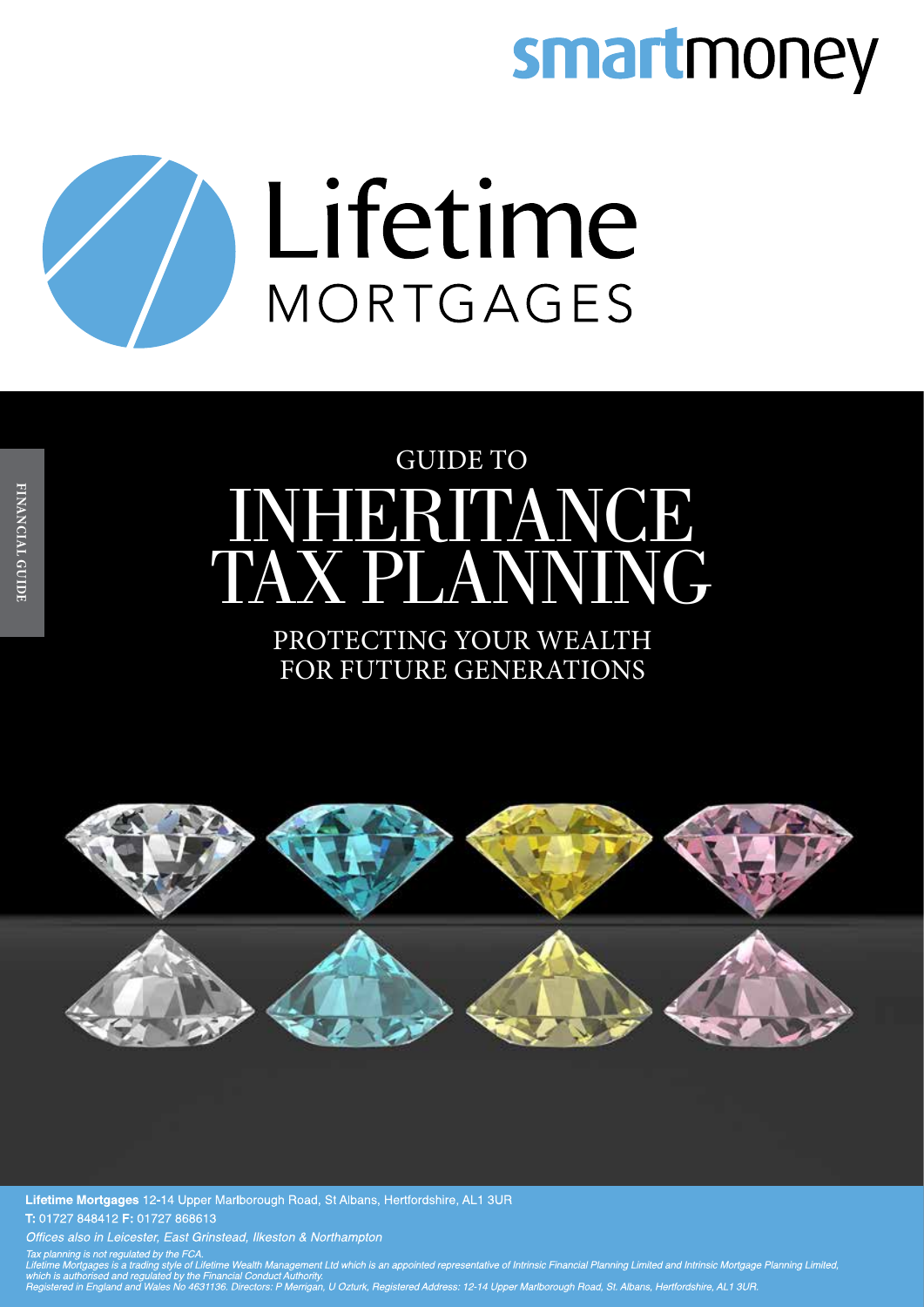# **WELCOME**

Welcome to our *Guide to Inheritance Tax Planning*. Contrary to the belief of some, Inheritance Tax not only affects the very rich, but other people may be liable without realising. Few taxes are quite as emotive – or as politicised – as Inheritance Tax. The structures into which you transfer your assets can have lasting consequences for you and your family. We can help you choose structures and trusts designed to protect your assets and give your family lasting benefits.

It is crucial to find out now if you potentially have an Inheritance Tax liability – or could do so in future years. Historically, Inheritance Tax planning used to be an activity confned to the very rich. However, growing affuence means that this is no longer the case. Even families and individuals with a relatively moderate level of wealth should consider planning ahead to ensure that their assets are passed on to their loved ones as efficiently as possible. Property

## *Protecting your assets to give your family lasting bene*f*ts*

Inheritance Tax is a very complex area of financial planning, and in the UK may be one of life's unpleasant facts, but Inheritance Tax planning and obtaining professional advice could help you pay less tax on your estate. To discuss your situation and the options available to you, please contact us – we look forward to hearing from you.

price increases have also dragged many middle-class working families into the Inheritance Tax bracket.

Effective estate planning is about getting the right balance between maintaining access to your money when you need it and saving tax. This is because, in general, the more tax-efficient a solution is, the less access you have to your assets. Safeguarding your own financial future is very important, and giving too much away could put this at risk.

- **Welcome**
- Protecting your assets to give your family lasting benefits

## **One of life's unpleasant facts**

Content of the articles featured is for general information and use only and is not intended to address an individual or company's *particular requirements or be deemed to be, or constitute, advice. Although endeavours have been made to provide accurate and timely information, there can be no quarantee that such information is accurate as of the date it is received or that it will continue to be accurate in the future. No individual or company should act upon such information without receiving appropriate professional advice after a thorough examination of their particular situation. We cannot accept responsibility for any loss as a result of acts or omissions taken in respect of any articles. Thresholds, percentage rates and tax legislation may change in subsequent Finance Acts.* 



**Death and taxes**

- No longer a tax that only the richest people in society have to face
- **Reducing a potential Inheritance Tax bill** Legitimate ways in which the 40% tax can be avoided
- 08 **Paying Inheritance Tax** Estimating how much liability you could leave behind for your loved ones
- 10 **Gifts** Small gifts that don't create an Inheritance Tax liability
- 12 **What a relief** Assets that pass on free of Inheritance Tax
- 14 **Giving to charity** Reducing an Inheritance Tax – it's good to give
- 15 **Living outside the UK** What happens when someone dies?
- 16 **A will is the frst step** Sharing out your estate
- 18 **Dying intestate** If there's no valid will
- 19 **Trusts** Helping you control and protect your assets
- 20 **Trust solutions** Different trust solutions to managing your wealth
- 21 **Life assurance cover** Funding a potential Inheritance Tax liability

**Inheritance Tax checklist** 10 steps to protect your family from a potential Inheritance Tax bill

**Jargon buster** Understand what it will mean for you 23

22

*E*f*ective estate planning is about getting the right balance between maintaining access to your money when you need it and saving tax.*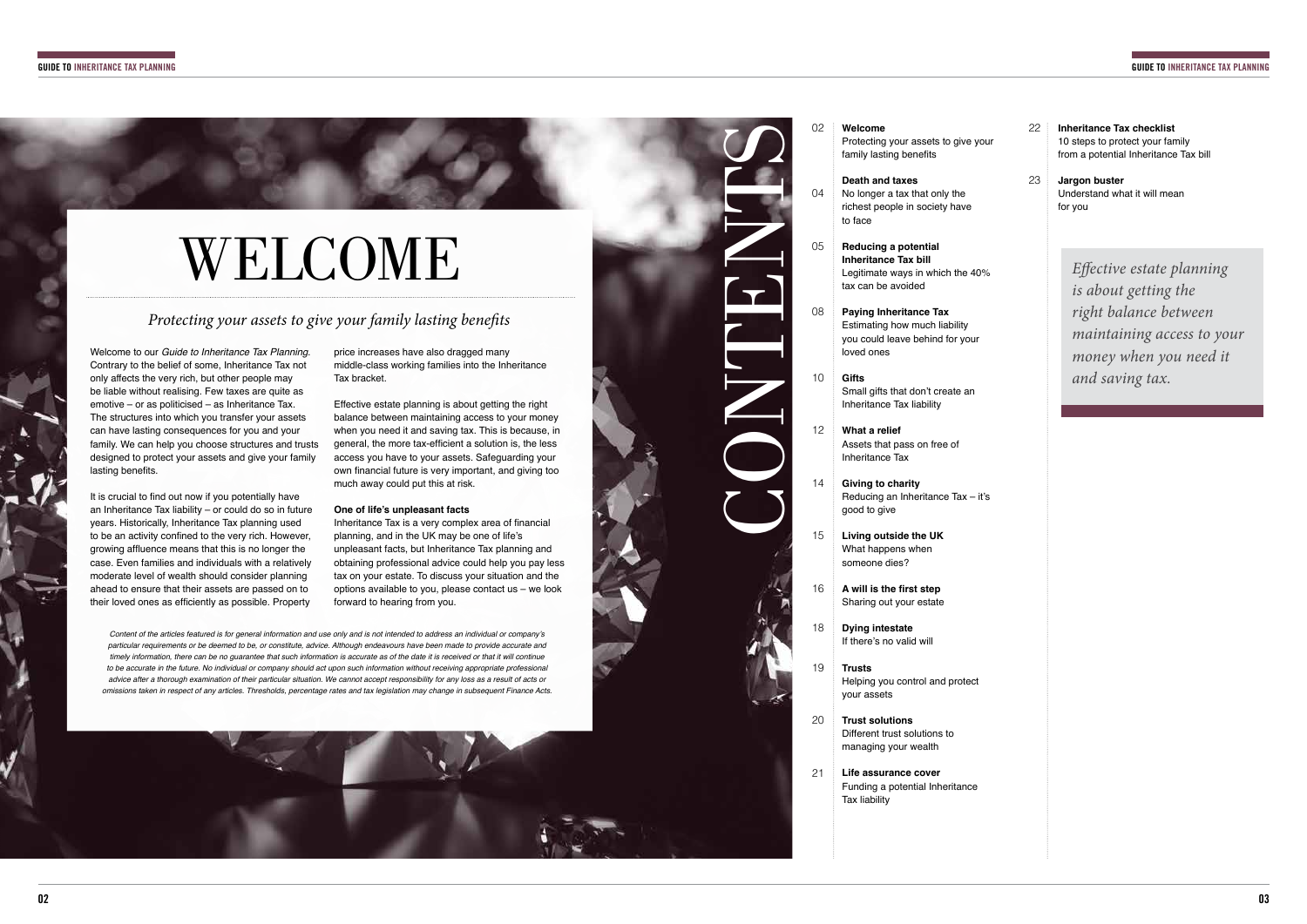# DEATH AND TAXES

As Benjamin Franklin said, the only things that are certain in life are death and taxes, and Inheritance Tax touches on both of them. When you die, the Government assesses how much your estate is worth and then deducts your debts from this to obtain the value of your estate.

The Office of Budget Responsibility predicts that 45,100 bereaved families will become subject to Inheritance Tax during 2016/17. This represents the largest number of families paying it since 1979/80.

It was originally supposed to be a tax that only the richest people in society had to face, but this is clearly no longer the case.

Under the current rules, every individual has a £325,000 nil rate band. When we die, our estate's value is calculated, and everything above the nil rate band is subject to 40% Inheritance Tax. If you are married or widowed, your nil rate band could be up to £650,000. In most cases, it falls upon your loved ones to pay any tax before they can inherit what you want them to have.

The nil rate band has been frozen until the tax year 2017/18. So the thresholds of £325,000 or £650,000 apply to deaths from 6 April 2009 to 5 April 2018.

**Couples** – married or registered civil partners at the time the first dies. If the first to die leaves everything to their

Since 2007, the Government has talked of raising the nil rate band to £1 million. In July 2015, they announced how they would do this, with the gradual introduction of a 'main residence nil rate band'. By 2020, this will be worth £175,000 per person. This can be added to your existing threshold of £325,000 (if you are single or divorced) or £650,000 (if you are married or widowed) to give an overall allowance of £500,000 each or £1 million per married couple (or widower).

From April 2017, it will help people who want to leave their main residence to a direct descendant (such as a child or grandchild). However, in other circumstances you will not be able to use this allowance.

## REDUCING A POTENTIAL INHERITANCE TAX BILL

## **Could your estate be subject to Inheritance Tax?**

**Single** – anyone who is not married or in a registered civil partnership at the time they die. That includes divorced people and registered civil partners whose partnership has been dissolved by the courts. If your total estate is worth £325,000 or less, then no Inheritance Tax will be due. If it is more than that, it is likely there will be Inheritance Tax to pay.

spouse (which is now the recommended advice in almost all circumstances), then the whole estate is completely free of Inheritance Tax. When the second member of the couple dies, there will be no Inheritance Tax to pay if the total is £650,000 or less. If your total is more than that, it is likely that there will be Inheritance Tax to pay by your heirs when the second spouse dies.

It can seem daunting to put money away in a trust, but they can be unwound in the event of a family crisis and monies returned to the settlors via the beneficiaries.

**Widowed** – someone whose spouse or registered civil partner is already dead. The tax-free amount depends on what the first to die left on their death. If everything was left to their spouse, then no Inheritance Tax will normally be due on the first £650,000 when the widow dies. If the late spouse left money or property to someone apart from the surviving spouse, then the widow will be able to leave at least £325,000 and up to £650,000 to her heirs with no Inheritance Tax due.

*No longer a tax that only the richest people in society have to face*

T*e O*f*ce of Budget Responsibility predicts that 45,100 bereaved families will become subject to Inheritance Tax during 2016/17.* T*is represents the largest number of families paying it since 1979/80.*

*Legitimate ways in which the 40% tax can be avoided*

With careful planning and professional fnancial advice, it is possible to take preventative action to either reduce your beneficiaries' potential Inheritance Tax bill or mitigate it out altogether.

### **1. Make a will**

A vital element of efective estate planning is to make a will – unfortunately, a significant number of adults with children under 18 fail to do so. This is mainly due to apathy, but also a result of the fact that many of us are uncomfortable talking about issues surrounding our death. Making a will ensures your assets are distributed in accordance with your wishes.

This is particularly important if you have a spouse or partner, as there is no Inheritance Tax payable between the two of you, but there could be tax payable if you die intestate – without a will – and assets end up going to other relatives.

### **2. Make allowable gifts**

You can give cash or gifts worth up to £3,000 in total each tax year, and these will be exempt from Inheritance Tax when you die.

You can carry forward any unused part of the £3,000 exemption to the following year, but then you must use it or lose it.

Parents can give cash or gifts worth up

to £5,000 when a child gets married, grandparents up to £2,500 and anyone else up to £1,000. Small gifts of up to £250 a year can also be made to as many people as you like.

**3. Give away assets** Parents are increasingly providing children with funds to help them buy their own home. This can be done through a gift, and, provided the parents survive for seven years after making it, the money automatically ends up outside their estate for Inheritance Tax calculations – irrespective of size.

### **4. Make use of trusts**

Assets can be put in trust, thereby no longer forming part of the estate. There are many types of trust available, and they usually involve parents (called 'settlors') investing a sum of money into a trust. The trust has to be set up with trustees – a suggested minimum of two – whose role is to ensure that on the death of the settlors, the investment is paid out according to the settlors' wishes. In most cases, this will be to children or grandchildren.

The most widely used trust is a 'discretionary' trust, which can be set up in a way that the settlors (parents) still have access to income or parts of the capital.

### **5. The income over expenditure rule**

As well as putting lump sums into a trust, you can also make monthly contributions into certain savings or insurance policies and put them in trust.

The monthly contributions are potentially subject to Inheritance Tax, but, if you can prove that these payments are not compromising your standard of living, they are exempt.

In 2015, the Government announced a significant change to Individual Savings Account (ISA) inheritance rules – a change that has the potential to improve the situation of around 150,000 widows or widowers a year. Under the new rules, additional ISA subscriptions are now available to a surviving spouse or registered civil partner where the ISA holder passed away on or after 3 December 2014. This applies whether or not they inherit the deceased's ISA.

This comes in the form of an Additional Permitted Subscription (APS) ISA allowance (additional to their personal annual ISA), equal to the amount that was held in the ISA on the day the holder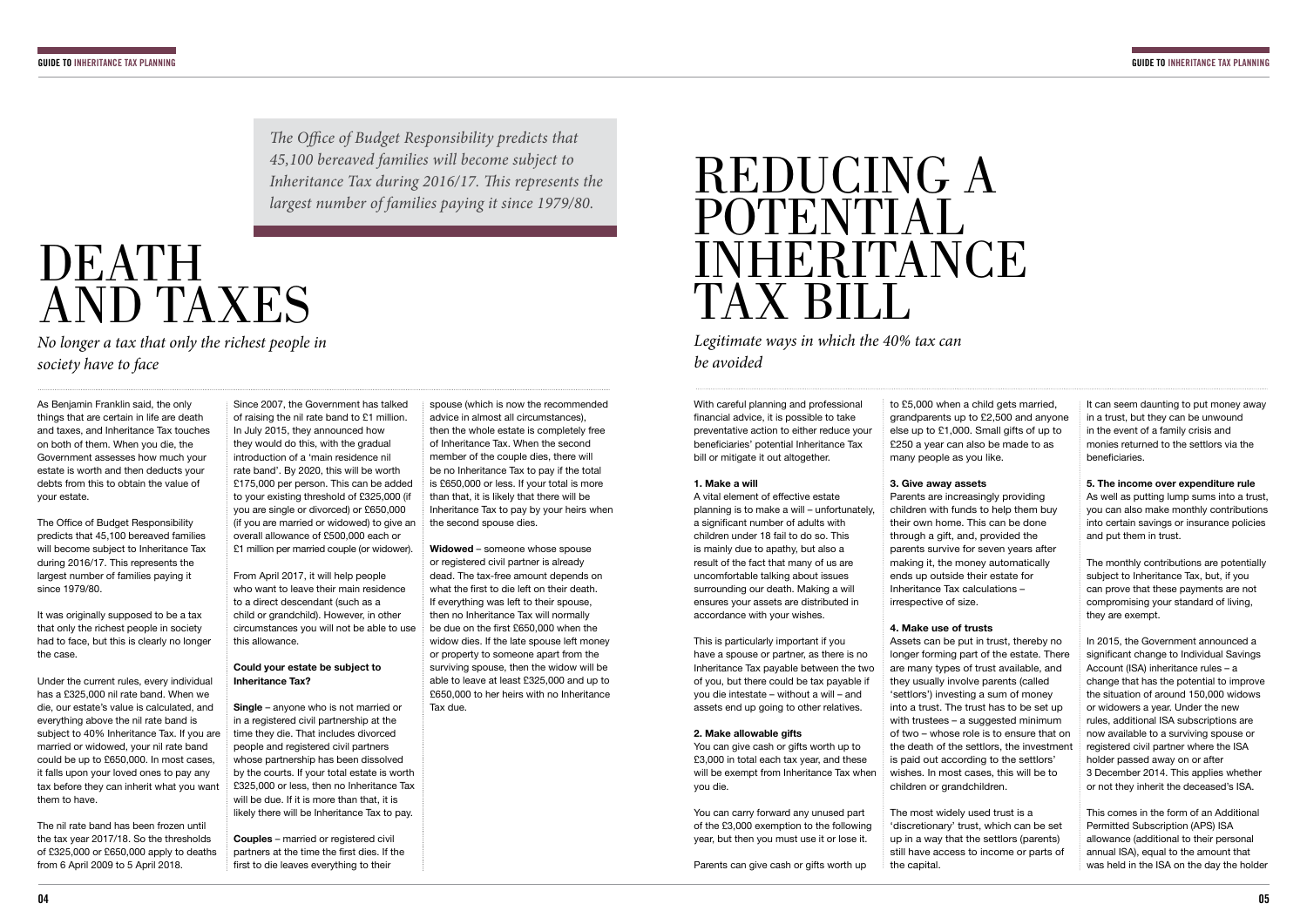



died. These changes mean that the APS ISA allowance is now available to their spouse or registered civil partner, even if they are not resident in the UK.

The additional allowance can also be transferred between ISA providers, but you will need to select from the new provider's investment options (the in specie option will not be available). However, it is important to note that this additional allowance has to be used within a specific time limit.

This APS can be invested in either stocks and shares or cash. If you stay with the same ISA provider as your spouse, you can invest the cash value in the investments available to you or use the assets that they held in their ISA as an 'in specie' subscription (a transfer of assets from one person to another without those assets being sold), assuming that you inherit those assets.

Significantly, these allowances are available whether or not the surviving spouse or registered civil partner inherited the deceased's ISA assets, so even if a spouse decides to bequeath the investments held within the ISA to an alternative beneficiary  $-$  perhaps passing them on directly to children or grandchildren in their will — their surviving spouse will still benefit from the equivalent worth of tax-efficient savings potential.

## **6. Provide for the tax** If you are not in a position to take avoiding action, an alternative approach is to make provision for paying Inheritance Tax when it is due. The tax has to be paid within six months of death (interest is added after this time).

Because probate must be granted before any money can be released from an estate, the executor – usually a son or daughter – may have to borrow money or use their own funds to pay the Inheritance Tax bill.

This is where life assurance policies written into an appropriate trust come

T*e additional allowance can also be transferred between ISA providers, but you will need to select from the new provider's investment options (the in specie option will not be available).* 

into their own. A life assurance policy is taken out on both a husband's and wife's life, with the proceeds payable only on second death.

The amount of cover should be equal to the expected Inheritance Tax liability. By putting the policy into an appropriate trust, it means it does not form part of the estate.

The proceeds can then be used to pay any Inheritance Tax bill without the need for the executors to borrow.

*If you want to have control over what happens to your assets a*f*er your death, e*f*ective Inheritance Tax planning is essential*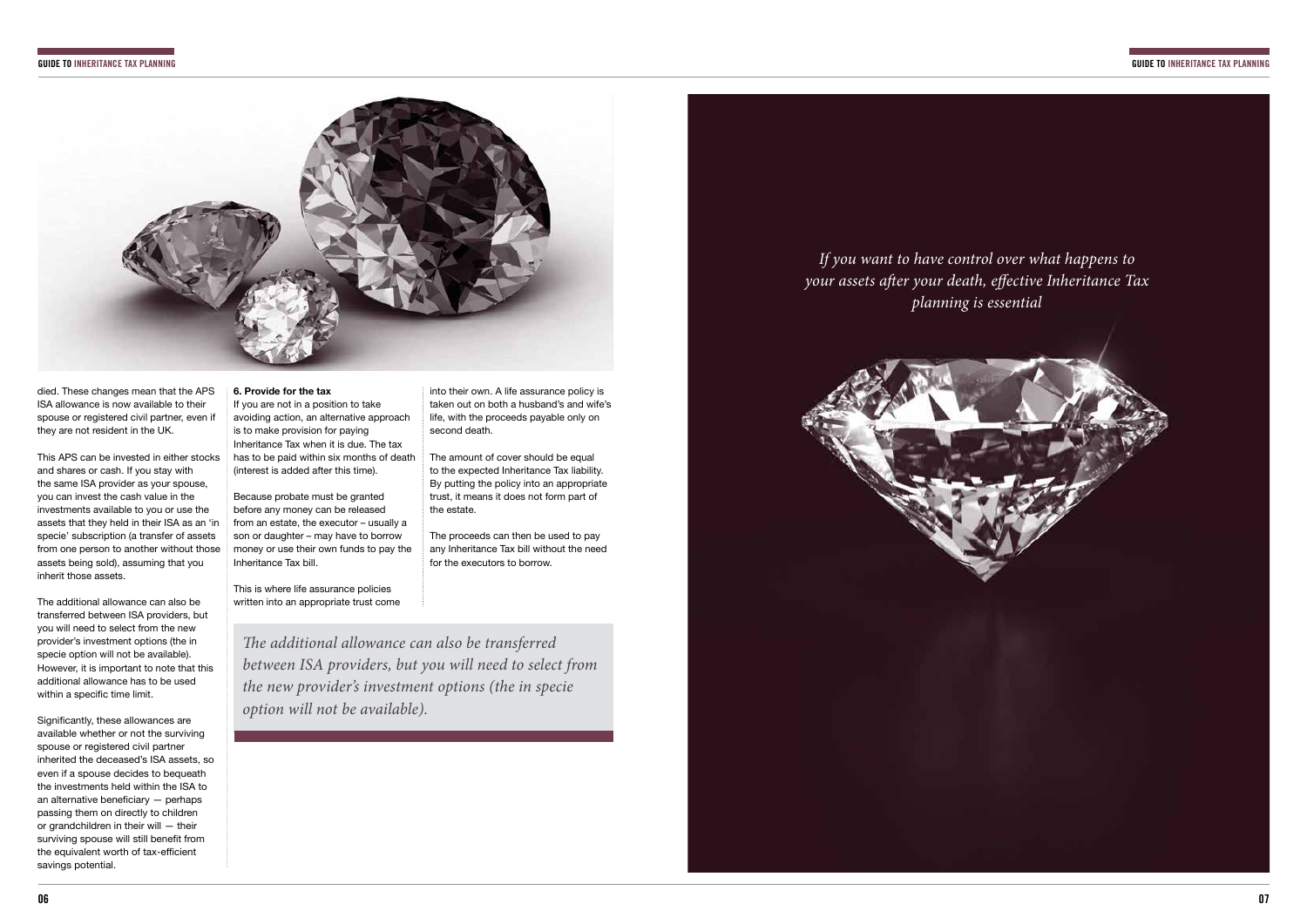## PAYING INHERITANCE TAX

*Estimating how much liability you could leave behind for your loved ones*

## Work out if Inheritance Tax is due on an estate

To estimate how much IHT you could have to pay, add up the value of all your wealth, subtract your liabilities and the £325,000 nil rate band allowance, and then multiply the remainder by 40%.

**Savings** – current account/s Cash ISAs, other savings

**Investments** – shares/equit investment bonds, authorise companies (OEICs), other in

**Additional assets – cars, holiday** alternative investments, gifts

**Life insurance policies - policies** 

If you are married or in a registered civil partnership, add up your combined estates and reduce these by two nil rate band allowances of £325,000 each (£650,000) before applying the 40% rate to estimate your

potential liability to IHT.

## **Estate assets**

**Property** – main residence

**Other Property** – not main

**Total (A)**

## **Estate liabilities**

**Mortgage/s**

**Loan/s/overdraft/s**

**Credit card/s**

**Other liabilities** – outstandi

**Total (B)**

## **Estate summary**

Married couples and registered civil partners are allowed to pass their possessions and assets to each other Inheritance Tax–free, and since October 2007 the surviving partner is now allowed to use both Inheritance Tax–free allowances (providing one wasn't used at the first death).

**Total assets (A):**

**Liabilities (B):**

**Estate value (A minus B):**

Tax-free allowance (deduc band allowance (frozen until registered civil partnership)

**Net worth:**

**Inheritance Tax bill: (Net w** 

|                                                                                                               | £ |
|---------------------------------------------------------------------------------------------------------------|---|
| residence                                                                                                     | £ |
| s, deposit account/s, premium bonds,                                                                          | £ |
|                                                                                                               |   |
| ies, investment trusts, Stocks & Shares ISAs,<br>d unit trusts and open-ended investment<br><b>ivestments</b> | £ |
|                                                                                                               |   |
| oliday home, antiques, jewellery, works of art,<br>of capital made within the previous seven years            | £ |
| olicies not written in an appropriate trust                                                                   | £ |
|                                                                                                               | £ |
|                                                                                                               |   |
|                                                                                                               |   |
|                                                                                                               | £ |
|                                                                                                               | £ |
|                                                                                                               | £ |
| ng bills, hire purchase, funeral expenses                                                                     | £ |
|                                                                                                               | £ |
|                                                                                                               |   |
|                                                                                                               |   |
|                                                                                                               | £ |
|                                                                                                               | £ |
|                                                                                                               | £ |
|                                                                                                               |   |
| t from estate value): current £325,000 nil rate<br>5 April 2018), or if you are married (or in a<br>2650,000  | £ |
|                                                                                                               |   |
|                                                                                                               | £ |
| orth @ 40%)                                                                                                   | £ |
|                                                                                                               |   |

Usually the 'executor' of the will or the 'administrator' of the estate pays Inheritance Tax using funds from the estate.

An executor is a person named in the will to deal with the estate – there can be more than one. An administrator is the person who deals with the estate if there's no will. Trustees are responsible for paying Inheritance Tax on trusts.

The grant of representation (confrmation) gives you the right to deal with the estate as the executor or administrator.

## **Work out if Inheritance Tax is due on an estate**

To estimate how much Inheritance Tax you could have to pay, add up the value of all your wealth, subtract your liabilities and the £325,000 nil rate band allowance, and then multiply the remainder by 40%.

If you are married or in a registered civil partnership, add up your combined estates and reduce these by two nil rate band allowances of £325,000 each (£650,000) before applying the 40% rate to estimate your potential liability to Inheritance Tax.

Gifts made within the last seven years are not included in the calculations but may be liable to Inheritance Tax on a sliding scale.

*The calculation for valuation of your estate is for your general information and use only and is not intended to address your particular requirements. It should not be relied upon in its entirety and shall not be deemed to be, or constitute, advice. No individual or company should act upon such information without receiving appropriate professional advice after a thorough examination of their particular situation.* 

If Inheritance Tax is due on the estate, you would need to complete HM Revenue & Customs (HMRC) form IHT400. You may also need to send other forms at the same time.

If no Inheritance Tax is due, you'll need to complete form IHT205 to tell HMRC that no IHT is due on the estate.



You or your solicitor will need to send the forms with your application for probate ('grant of representation'). This is called 'confrmation' in Scotland.

## **Deadline for paying Inheritance Tax**

The executor of a will or administrator of an estate usually has to pay Inheritance Tax by the end of the sixth month after the person died. After this, the estate has to pay interest.

You can make early payments before you know what the estate owes. Interest isn't due on this amount.

You can pay Inheritance Tax in instalments over 10 years on things that may take time to sell, for example, property and some types of shares.

There are diferent deadlines for paying Inheritance Tax on a trust.

*You can pay Inheritance Tax in instalments over 10 years on things that may take time to sell, for example, property and some types of shares.*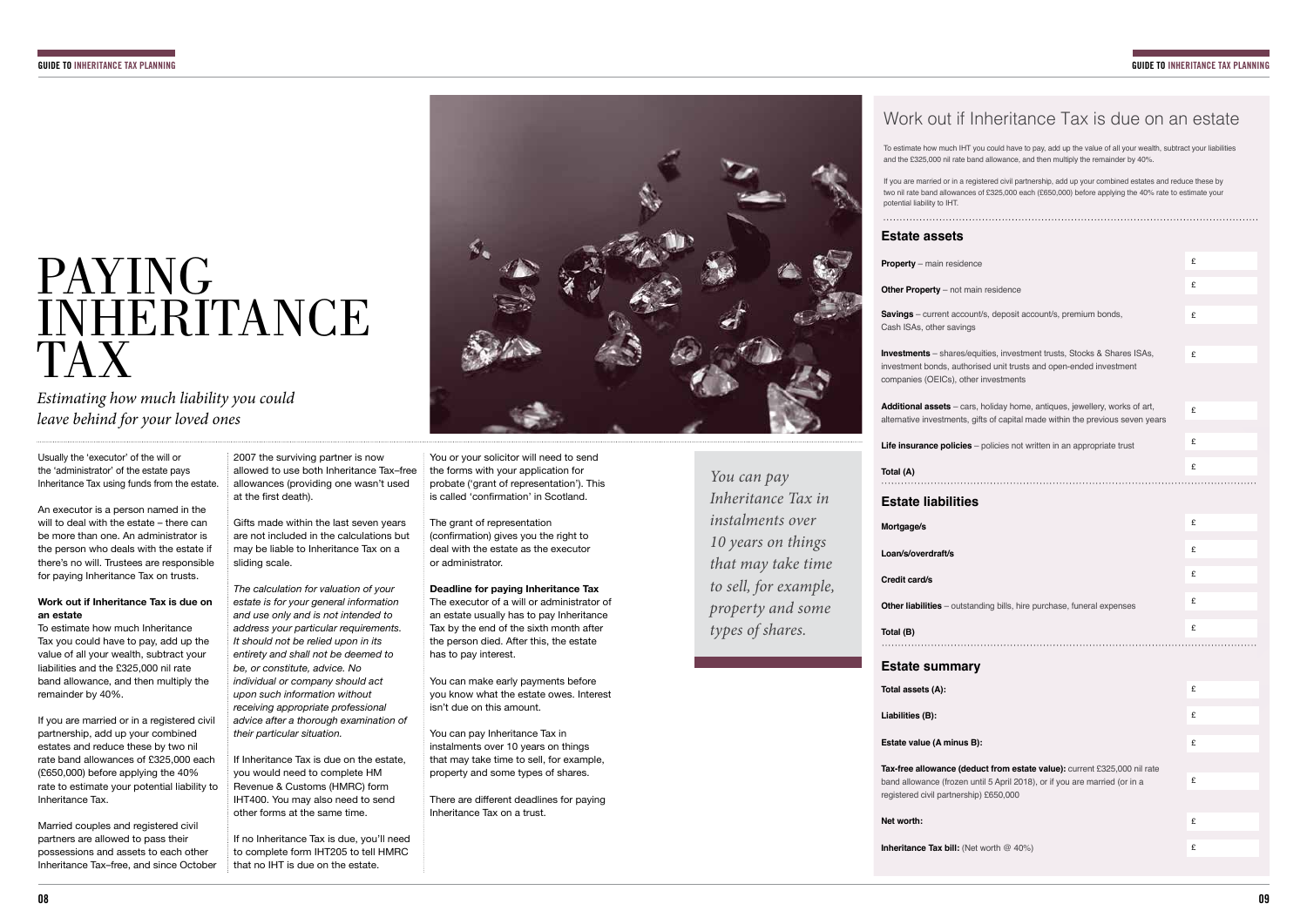

# **GIFTS**

*Small gi*f*s that don't create an Inheritance Tax liability*

HM Revenue & Customs allows you to make a number of small gifts each year without creating an Inheritance Tax liability. Remember, each person has their own allowance, so the amount can be doubled if each spouse or registered civil partner uses their allowances.

You can also make larger gifts, but these are known as 'Potentially Exempt Transfers' (PETs), and you could have to pay Inheritance Tax on their value if you die within seven years of making them.

The estate may not have to pay Inheritance Tax on assets the deceased gave away as gifts while they were alive.

## **A gift can be:**

- Anything that has a value, for example, money, property, possessions
- A loss in value when something's transferred, for example, if a parent sells a house to a child for less than it's worth, the diference in value counts as a gift
- You'd made a non-exempt gift of £350,000 on 1 February 2011 and died on 20 June 2014 • The Inheritance Tax nil rate threshold at
- the date of death was £325,000 The gift exceeds the threshold by
- £25,000 • Full rate of tax on the gift: 40% x £25,000
- $=$  £10,000.

There's no Inheritance Tax payable on any gift married couples or registered civil partners give each other – as long as they live in the UK permanently.

 $\frac{1}{2}$  Taper relief: £10,000 x 20% = £2,000. Revised tax charge: £10,000 - £2,000 = £8,000.

## **Seven-year rule**

Taper relief applies where tax, or additional tax, becomes payable on your death in respect of gifts made during your lifetime. The relief works on a sliding scale. The relief is given against the amount of tax you'd have to pay rather than the value of the gift itself. The value of the gift is set when it's given, not at the time of death.

The original owner must live for seven years after giving the gift. If they don't, their estate or the person who received it will have to pay Inheritance Tax on it.

The amount due is reduced on a sliding scale if the gift was given away between three and seven years before the person died.

### **For example:**

• The gift was made within three to four years of death, so taper relief at 20% is due.

> There's no Inheritance Tax payable on gifts to charities, museums, universities or community amateur sports clubs.

## **When the person who received the gift pays Inheritance Tax**

Anyone who received a gift from the deceased in the seven years before they died may have to pay Inheritance Tax if the deceased gave away gifts worth more than £325,000 in that time.

HM Revenue and Customs (HMRC) will tell the person that received the gift if they have to pay Inheritance Tax.

## **Gifts you don't pay Inheritance Tax on**

The estate doesn't pay Inheritance Tax on up to £3,000 worth of gifts given away by the deceased in each tax year (6 April to 5 April). This is called the 'annual exemption'. Leftover annual exemption can be carried over from each tax year to the next, but the maximum exemption is £6,000.

Certain gifts don't count towards the annual exemption and no Inheritance Tax is due

on them, for example, wedding gifts and individual gifts worth up to £250.

### **Wedding giftsº**

**There's no Inheritance Tax on a gift that was a wedding or registered civil partnership gift worth up to:**

- £5,000 to a child
- £2,500 to a grandchild or great-
- grandchild • £1,000 to anyone else

The gift must be given on or shortly before the date of the wedding or registered civil partnership ceremony.

### **Gifts up to £250**

**There's no Inheritance Tax payable on individual gifts worth up to £250 – unless in the same tax year, the deceased gave the same person:**

- More than £250 worth of gifts
- Other gifts that are free from Inheritance Tax, for example, a wedding gift or a gift that counts towards their £3,000 annual exemption

**Regular gifts from the giver's income There's no Inheritance Tax payable on gifts from the deceased's income (after they paid tax) as long as the deceased had enough money to maintain their normal lifestyle. The gifts include:**

- Christmas, birthday and wedding or registered civil partnership anniversary presents
- Life insurance policy premiums
- Regular payments into a savings account

**Payments to help with living costs There's no Inheritance Tax payable on gifts to help with other people's living** 

**costs. These include payments to:**

• An ex-husband, ex-wife or former registered civil partner

- A relative who's dependent on them because of old age, illness or disability
- A child (including adopted and stepchild) under 18 years old or in full-time education

## **Charities**

## **Political parties**

**There's no Inheritance Tax payable on gifts to political parties that have either:**

- Two members elected to the House of Commons
- One member elected to the House of Commons and received at least 150,000 votes in a general election

T*e additional allowance can also be transferred between ISA providers, but you will need to select from the new provider's investment options (the in specie option will not be available).* 

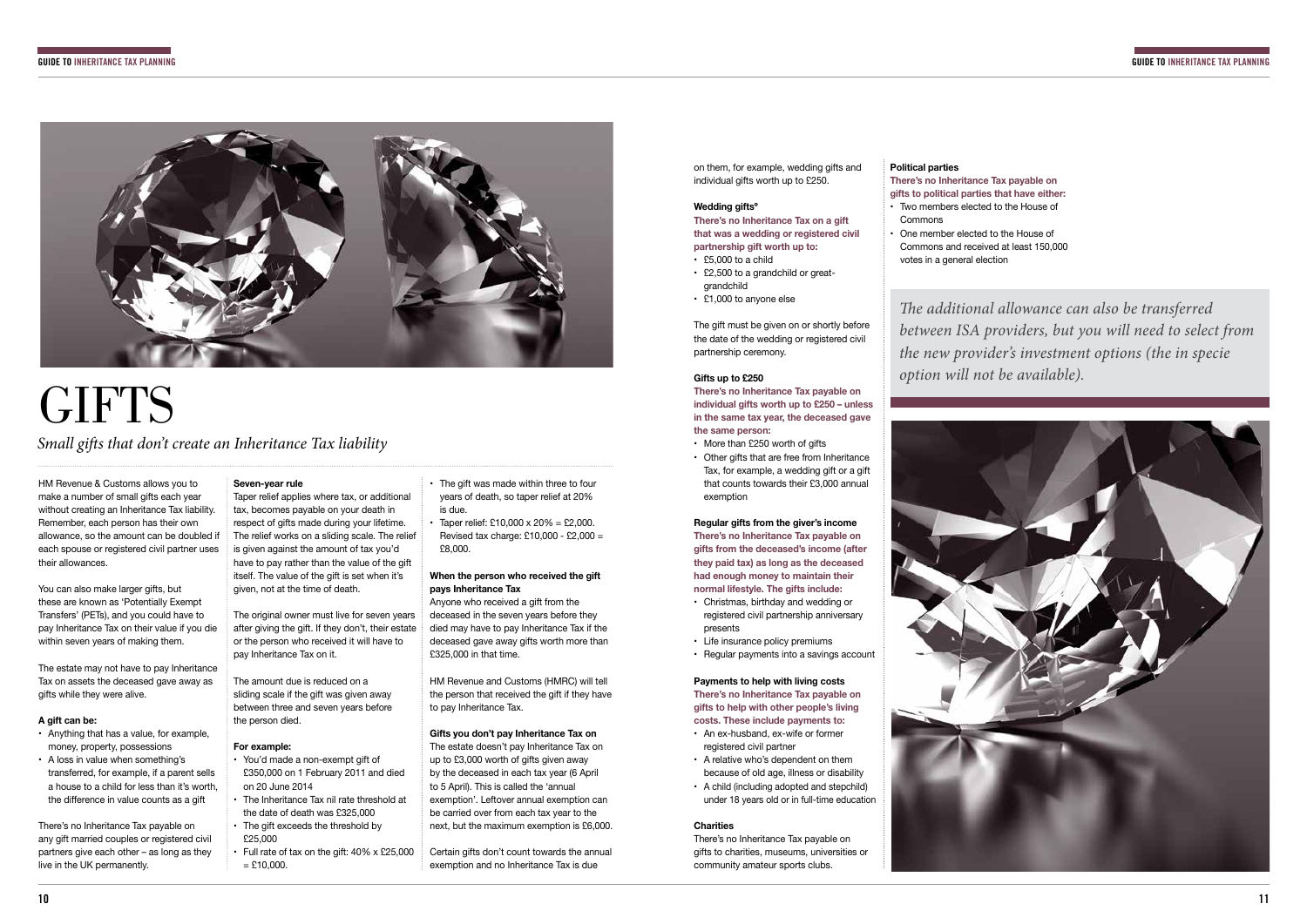

# WHAT A RELIEF

## *Assets that pass on free of Inheritance Tax*

Inheritance Tax reliefs allow some assets to be passed on free of Inheritance Tax or with a reduced bill.

The executor of a will or administrator of an estate should claim the reliefs when they're working out how much the estate is worth.

## **Business Relief**

Business Relief allows a business to be passed on as a going concern by reducing the Inheritance Tax on it by up to 100%.

## **Agricultural Relief**

Agricultural Relief allows a working farm to be passed on as a going concern without paying Inheritance Tax on it.

## **Woodland Relief**

You don't include the value of the timber in a woodland when you're working out the value of an estate but must include the value of the land.

> If a person passed on their home to their children (or someone else) before they died, it's treated as a gift, and the sevenvear rule applies.

But if they continued to live in it rent-free, their estate has to pay Inheritance Tax on the home even if they lived for seven years after giving it away. This is known as a 'gift with reservation of benefit'.

Whoever inherits the woodland may have to pay Inheritance Tax when they sell the timber – unless it qualifies for Agricultural or Business Relief.

 $\parallel$  If the woodland also qualifies for Agricultural Relief or Business Relief (for example, if it's part of a working farm or business), it won't qualify for Woodland Relief

> The original owner can make social visits and stay for short periods in a home they've given away without afecting the seven-year rule.

### **Heritage assets**

Some buildings, land and works of art which have historic or scientific interest may be exempt from Inheritance Tax.

> If the original owner lives in the home after giving it away, they must pay the new owner a 'market rent' (the going rate for similar local rental properties).

The assets must be made available for the public to view and meet other conditions to qualify as exempt.

Heritage assets can also be transferred to the Crown to pay an Inheritance Tax bill.

## **Passing on a home**

How much Inheritance Tax is charged on a home depends on how the person who died owned it and how they passed it on.

### **Passing on a home as a gift**

If someone gives away a home that isn't their main home, they may have to pay Capital Gains Tax if the value of it has increased since they first owned it.

## **Giving away the home and moving out**

Married couples and registered civil partners can give any value of gifts to each other during their lifetime without Inheritance Tax being due on them. This is known as 'spouse or registered

**Transferring Inheritance Tax thresholds** If someone's estate is less than the Inheritance Tax threshold of £325,000, the remaining threshold can be transferred to their husband, wife or registered civil

## **Giving away part of the home to someone who moves in**

If a person gave away half their home to their children (or someone else), who moved in and shared the bills, the half given away won't be included in the valuation of the estate.

## **Giving away the home and living in it**

• Estate of the first spouse or registered civil partner qualifed for relief on woodland or heritage assets • Surviving spouse or registered civil partner had an unsecured pension as the 'relevant dependant' of a person who died with an Alternatively Secured

## **Selling a home and giving away the money**

If someone sold their home and gave the

If they bought a new home as a joint owner with one or more others, the home may count as a 'pre-owned asset', and there may be Income Tax to pay on it.

### **Leaving a home in a will**

# When a home was wholly owned by

the person who died, the value of the

whole home is included in the estate for Inheritance Tax purposes.

When a home was owned by more than one person, only the share owned by the person who died is included in the estate

for Inheritance Tax purposes.

### **Passing on a home to a husband, wife or registered civil partner**

A widow, widower or bereaved registered civil partner automatically inherits the deceased's share of the house if they owned the home as 'joint tenants'. to live in it.

There's no Inheritance Tax if they continue

money to their children (or someone else), the money will be treated as a gift, and the seven-year rule will apply. they remarried.

If they owned the home as 'tenants in common', each can pass on their share of the home to anyone else in their will.

**Second homes**

**Leaving assets to a spouse or** 

**registered civil partner**

An estate is exempt from Inheritance Tax if the deceased left everything to their husband, wife or registered civil partner who lives permanently in the UK.

civil partner exemption'.

partner's estate when they die – even if

This means the surviving partner's estate can currently be worth up to £650,000 before any Inheritance Tax is due.

The transfer is made when the surviving husband, wife or registered civil partner dies, and is done by the executor of their Will or administrator of their estate when they work out how much it's worth.

**Exceptions**

## **The rules for transferring a threshold**

**are diferent if the:**

• First spouse or registered civil partner

## Pension died before 1975 **Keeping records**

The executor or administrator of the estate should give the surviving husband, wife or registered civil partner documents that show any unused Inheritance Tax threshold. These will be needed to transfer the threshold to the surviving partner's estate when they die.

*If someone gives away a home that isn't their main home, they may have to pay Capital Gains Tax if the value of it has increased since they* f*rst owned it.*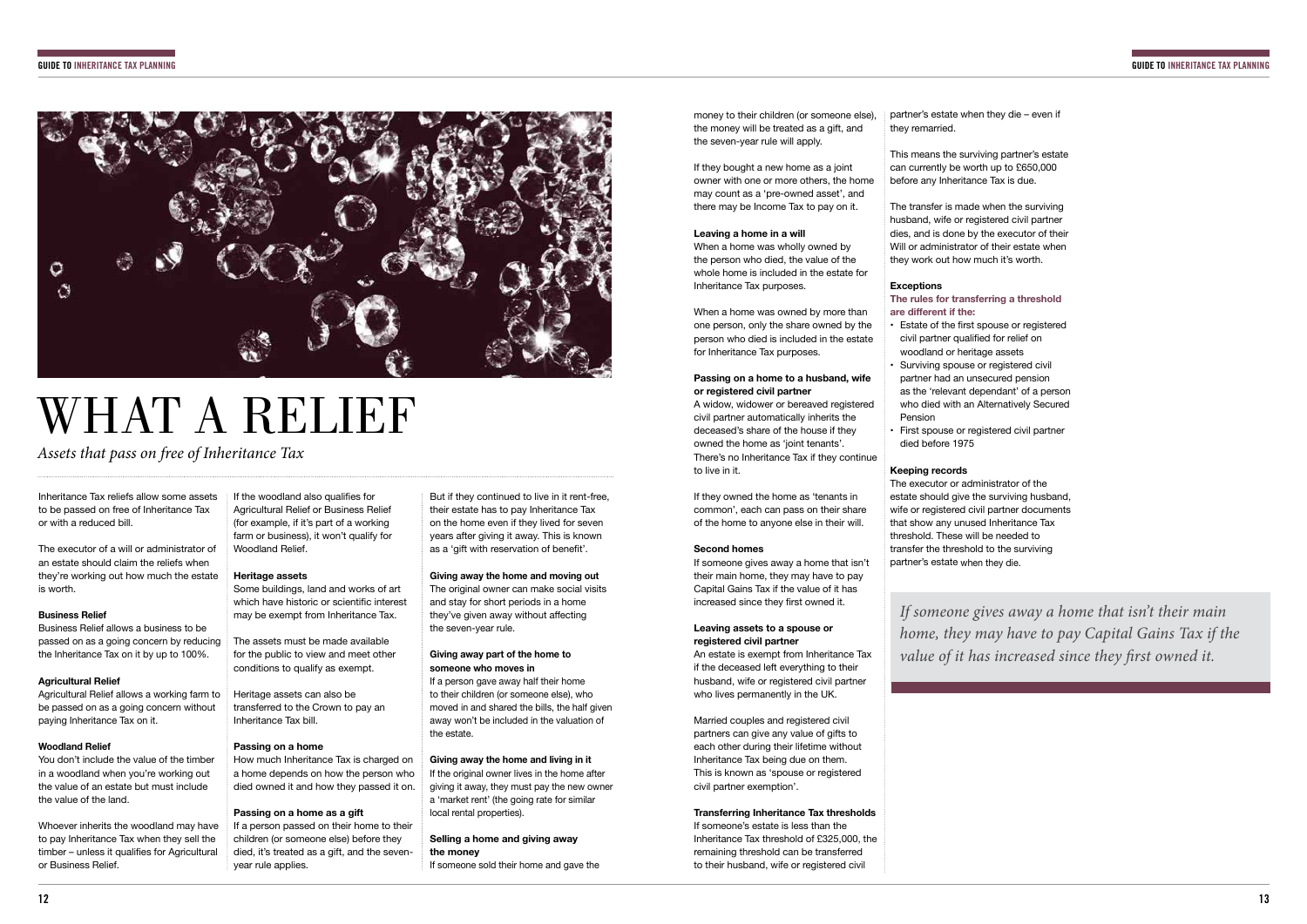# GIVING TO CHARITY

*Reducing an Inheritance Tax – it's good to give*

A new rule began on 6 April 2012 that reduces the amount of Inheritance Tax due on an estate if at least 10% of the taxable amount is given to a charity – but not to one of the other exempt bodies, unless of course it is also a charity.

An estate can pay Inheritance Tax at a reduced rate of 36% on some assets (instead of 40%) if 10% or more of the 'net value' of their estate is left to charity.

An estate doesn't have to pay Inheritance Tax on any gifts given to charities, museums, universities or community amateur sports clubs.

If you planned to give some money to charity already but too little to obtain the 36% rate, and then you raise that to the amount or a little more than is needed to obtain the 36% rate, you may find that your heirs will get more money from your estate.

## LIVING OUTSIDE THE UK

**The net value of an estate is the total value of all the assets after deducting:**

- Debts and liabilities
- Reliefs
- Exemptions, for example, anything left to a husband, wife or registered civil partner
- Anything below the Inheritance Tax threshold of £325,000 (known as the 'nil rate band')

## **Which charities you can leave assets to**

## **To pay the reduced rate, the assets must be left to:**

HMRC only recognises a change of domicile if there's strong evidence that someone has permanently left the UK and intends to live abroad indefinitely.

- Charities with an HM Revenue and Customs (HMRC) charity reference number
- Community amateur sports clubs (CASCs)

## **Writing a will**

You can write a clause into your will to make sure that you'll leave 10% of your estate to charity.

## **Change a will**

The beneficiaries of an estate can change

## *What happens when someone dies?*

**When someone living abroad dies, the rules for paying Inheritance Tax (IHT) usually depend on:**

- How long they lived abroad
- Whether their assets (property, money and possessions) are in the UK or abroad
- If their assets in the UK are 'excluded assets'
- If their assets were put into a trust

**How long the deceased lived abroad For IHT purposes, HM Revenue and Customs (HMRC) can treat someone who had their permanent home ('domicile') abroad as if it was in the UK (known as 'deemed domicile') if they had either:**

If you're the executor of a will or administrator of an estate, you can choose to pay Inheritance Tax at 40% rather than the reduced rate – if the beneficiaries agree.

- Had their permanent home in the UK
- at any time in the three years before they died
- Been resident in the UK for at least 17 of the 20 Income Tax years up to their death

If the deceased is deemed domiciled in the UK, their estate has to pay UK IHT on all their assets.

## **If they aren't deemed domiciled, their estate:**

- Has to pay IHT on their assets (except excluded assets) in the UK
- Won't have to pay UK IHT on their assets outside the UK

## **UK assets you don't pay Inheritance Tax on**

**The estate doesn't have to pay IHT on some assets in the UK if the deceased was domiciled abroad. These are known as 'excluded assets'. They include:** • Holdings in authorised unit trusts and open-ended investment companies

- 
- (OEICs) • Foreign currency accounts with a bank or the Post Office
- UK government gilts which were
- issued 'free of tax to residents abroad'
- Overseas pensions • Pay and possessions of members of
- visiting armed forces and staff of allied headquarters
- **Government gilts**

## **There's no Inheritance Tax payable on**

**government gilts issued:**

• Before 30 April 1996 – and the

- deceased wasn't deemed domiciled or resident in the UK
- On or after 30 April 1996 and the deceased wasn't resident in the UK

**Channel Islands and Isle of Man** National Savings Certificates or certain other forms of small savings are

excluded from Inheritance Tax if the deceased was domiciled (not deemed domiciled) in the Channel Islands or the Isle of Man.

## **Double-taxation treaties**

You may be able to avoid or reclaim tax through a double-taxation treaty if Inheritance Tax is charged on the same assets by the UK and the country where the deceased lived.

## **Trusts**

There are diferent rules if the deceased put assets outside the UK into a trust while they were domiciled in the UK.

*A new rule began on 6 April 2012 that reduces the amount of Inheritance Tax due on an estate if at least 10% of the taxable amount is given to a charity – but not to one of the other exempt bodies, unless of course it is also a charity.* 

the will to make or increase a donation to a charity so the estate meets the 10% test.

## **Opt out of paying the reduced rate**

This can make it easier to deal with the estate, for example, if the cost of getting some of the assets professionally valued would outweigh the benefits of paying the reduced rate.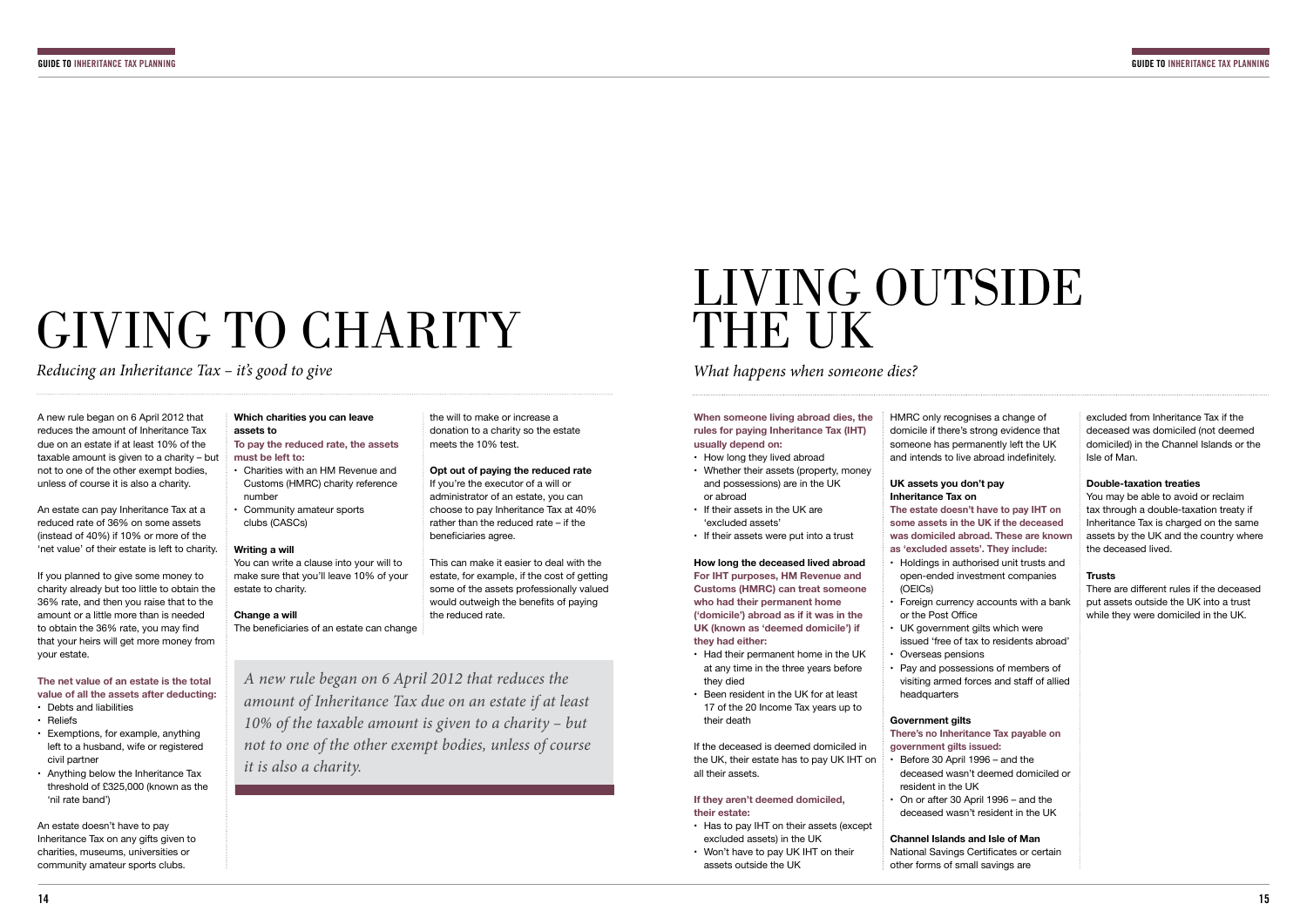

## A WILL IS THE FIRST STEP

*Sharing out your estate*

Planning your finances in advance should help you ensure that when you die, everything you own goes where you want it to. Making a will is the first step in ensuring that your estate is shared out exactly as you want it to be.

If you don't make a will, there are rules for sharing out your estate called the 'Law of Intestacy', which could mean your money going to family members who may not need it, with your unmarried partner or a partner with whom you are not in a registered civil partnership receiving nothing at all.

A will sets out who is to benefit from **your property and possessions (your estate) after your death. There are many good reasons to make a will:**

If you leave everything to your spouse or registered civil partner, there'll be no Inheritance Tax to pay because they are classed as an exempt beneficiary. Or you may decide to use your tax-free allowance to give some of your estate to someone else, or to a family trust.

### **Good reasons to make a will**

- You can decide how your assets are shared – if you don't have a will, the law says who gets what
- If you're an unmarried couple (whether or not it's a same-sex relationship), you can make sure your partner is provided for
- If you're divorced, you can decide whether to leave anything to your former partner
- You can make sure you don't pay more Inheritance Tax than necessary

Before you write a will, it's a good idea to think about what you want included in it.

### **You should consider:**

- How much money and what property and possessions you have
- Who do you want to benefit your spouse or partner, children or other friends and relations? They become known as the 'beneficiaries', who should look after any children under 18 years of age
- How much do you want to give them? You can either give a named legacy – such as a family heirloom or treasured item – or a monetary gift
- How do you own your home? If you own it as 'tenants in common' with your spouse or partner, then you each own a percentage that can be left to another person on death. Owning a property as 'joint tenants' means that you both own 100%, and it solely belongs to the other on your death. Diferent property ownership rules apply in Scotland
- Who do you want to look after any of your children under the age of 18 when you die? They will become their legal guardians
- Who do you want to administer your Will when you die? They're called 'executors', and their tasks include collecting in any outstanding debts to your estate, paying off any loans and Inheritance Tax due, and then paying out what is left according to your wishes. Many couples name their partner as executor, but it could be worth choosing a second one in case you should both die at the same time

• Do you want to put your money into trust when you die to provide an income and capital for your dependants? If you do, consider getting professional financial advice about the best trust to use • Who will look after the trust? A

'trustee', as they're known, can either be a family member or friend, or a professional such as a solicitor

## **Passing on your estate**

An executor is the person responsible for passing on your estate. You can appoint an executor by naming them in your will. The courts can also appoint other people to be responsible for doing this job.

Once you've made your will, it is important to keep it in a safe place and tell your executor, close friend or relative where it is.

It is advisable to review your will every five years and after any major change in your life, such as getting separated, married or divorced, having a child, or moving house. Any change must be by codicil (an addition, amendment or supplement to a will) or by making a new will.

Scottish law on inheritance difers from English law.

## *An executor is the person responsible for passing on your estate. You can appoint an executor by naming them in your will. The courts can also appoint other people to be responsible for doing this job.*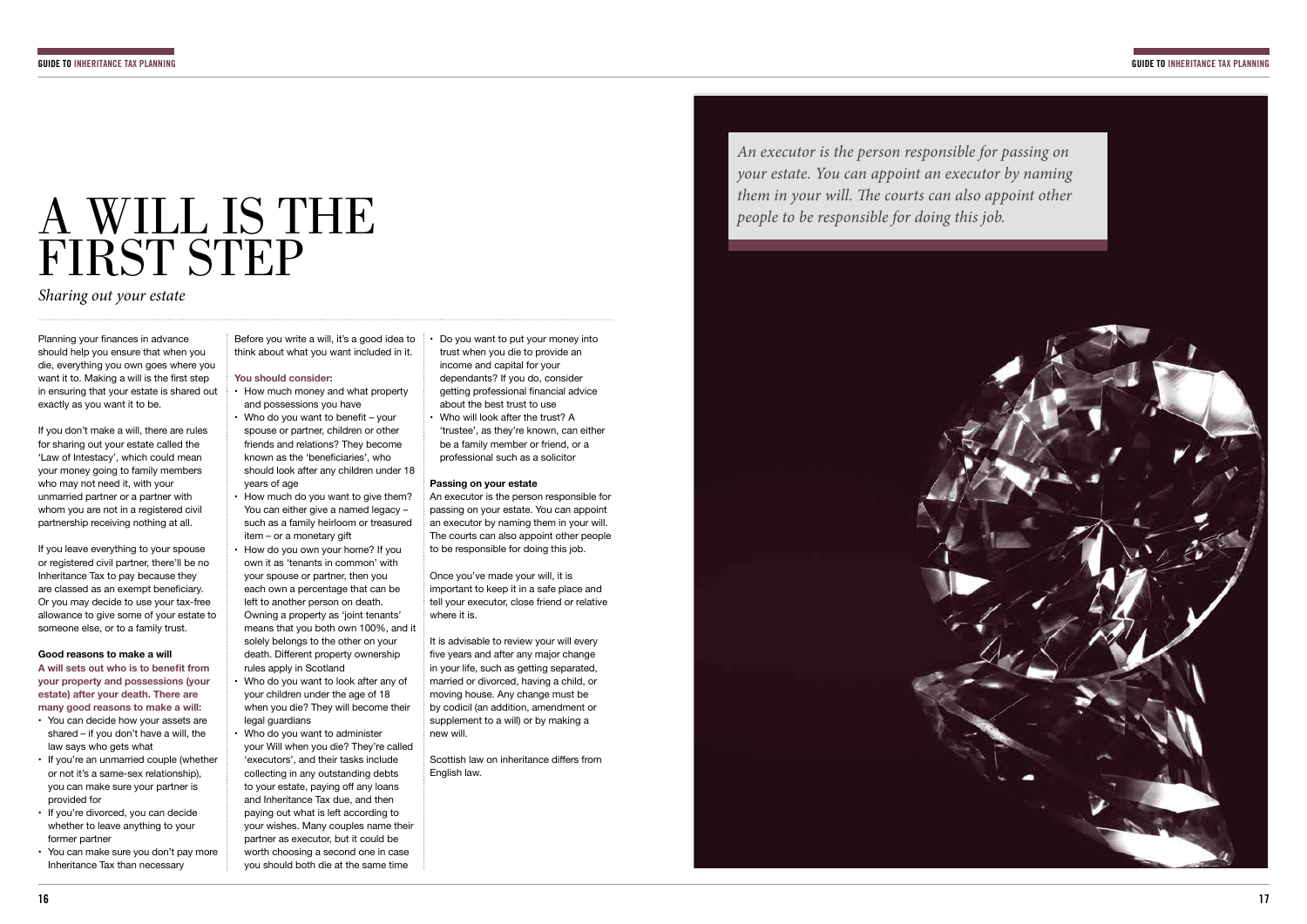# DYING INTESTATE

*If there's no valid will*

When you die, your estate has to be distributed one way or another. If you have a will, your executors have to gain a Grant of Probate in England & Wales or Northern Ireland (a Grant of Confrmation in Scotland). If there's no valid will, or the named executors in the will are unwilling or unable to carry out their duties, a Grant of Letters of Administration is needed. This is known as 'dying intestate'.

One of the most efective ways you can manage your estate planning is through setting up a trust. The structures into which you can transfer your assets can have lasting consequences for you and your family, so it is important that you obtain professional advice, as the right structures can protect assets and give your family lasting benefits.

If the estate is worth less than £5,000, or all assets are jointly owned and pass to the surviving owner, then Probate, Confrmation or Letters of Administration may not be needed.

## **Once a Grant has been gained, the**

A trust is a legal arrangement where one or more trustees are made legally responsible for assets. The assets – such as land, money, buildings, shares or even antiques – are placed in trust for the benefit of one or more beneficiaries.

- **executors or administrators have to:** • Work out the assets and liabilities of the estate
- Pay any outstanding loans and collect any outstanding debts
- Work out and pay any IHT due or

make arrangements for it to be paid of over 10 years in the case of properties and certain other assets

• Pay out the remaining assets in accordance with the will or the rules of intestacy

# TRUSTS

*Helping you control and protect your assets*

There are several types of UK family trusts, and each type of trust may be taxed diferently. There are other types of non-family trusts. These are set up for many reasons, for example, to operate as a charity or to provide a means for employers to create a pension scheme for their staff.

They are not the sole domain of the super-rich. Trusts are incredibly useful and flexible devices that people employ for all sorts of diferent purposes, including Inheritance Tax planning.

In its simplest form, a trust is just a legal mechanism for separating the ownership of an asset into two parts: the 'legal' ownership (or title to the asset) on the one hand, and the 'benefcial' ownership on the other hand.

It is in the course of Inheritance Tax planning, though, that people are most likely to come face to face with trusts and seek to get an understanding of what they are and how they work. Their use is widespread and, despite some recent adverse changes in tax law, they remain an important tool in estate planning.

The trust is created when the settlor transfers assets to the trustees, who hold the assets in trust for the beneficiaries. The main reason a person would put assets into a trust rather than make an outright gift is that trusts offer far more flexibility than outright gifts.

The trustees are responsible for managing the trust and carrying out the wishes of the person who has put the assets into trust (the settlor). The settlor's wishes for the trust are usually written in their will or given in a legal document called the 'trust deed'.

**The purpose of a trust Trusts may be set up for a number of reasons, for example:**

afairs because they are incapacitated

- To control and protect family assets • When someone is too young to handle
- their afairs • When someone can't handle their
	- To pass on money or property while
	- you are still alive
	- die under the terms of your will known as a 'will trust' • Under the rules of inheritance that
	- apply when someone dies without leaving a valid will (England & Wales only)

• To pass on money or assets when you

## **When you might have to pay Inheritance Tax on your trust There are four main situations when IHT may be due on trusts:**

- When assets are transferred or settled into a trust
- When a trust reaches a ten-year anniversary of when it was set up
- When assets are transferred out of a trust or the trust comes to an end
- When someone dies and a trust is involved when sorting out their estate

*The treatment of trusts for tax purposes is the same throughout the United Kingdom. However, Scottish law on trusts and the terms used in relation to trusts in Scotland are diferent from the laws of England & Wales and Northern Ireland.*

*If there's no valid will, or the named executors in the will are unwilling or unable to carry out their duties, a Grant of Letters of Administration is needed.* T*is is known as 'dying intestate'.*

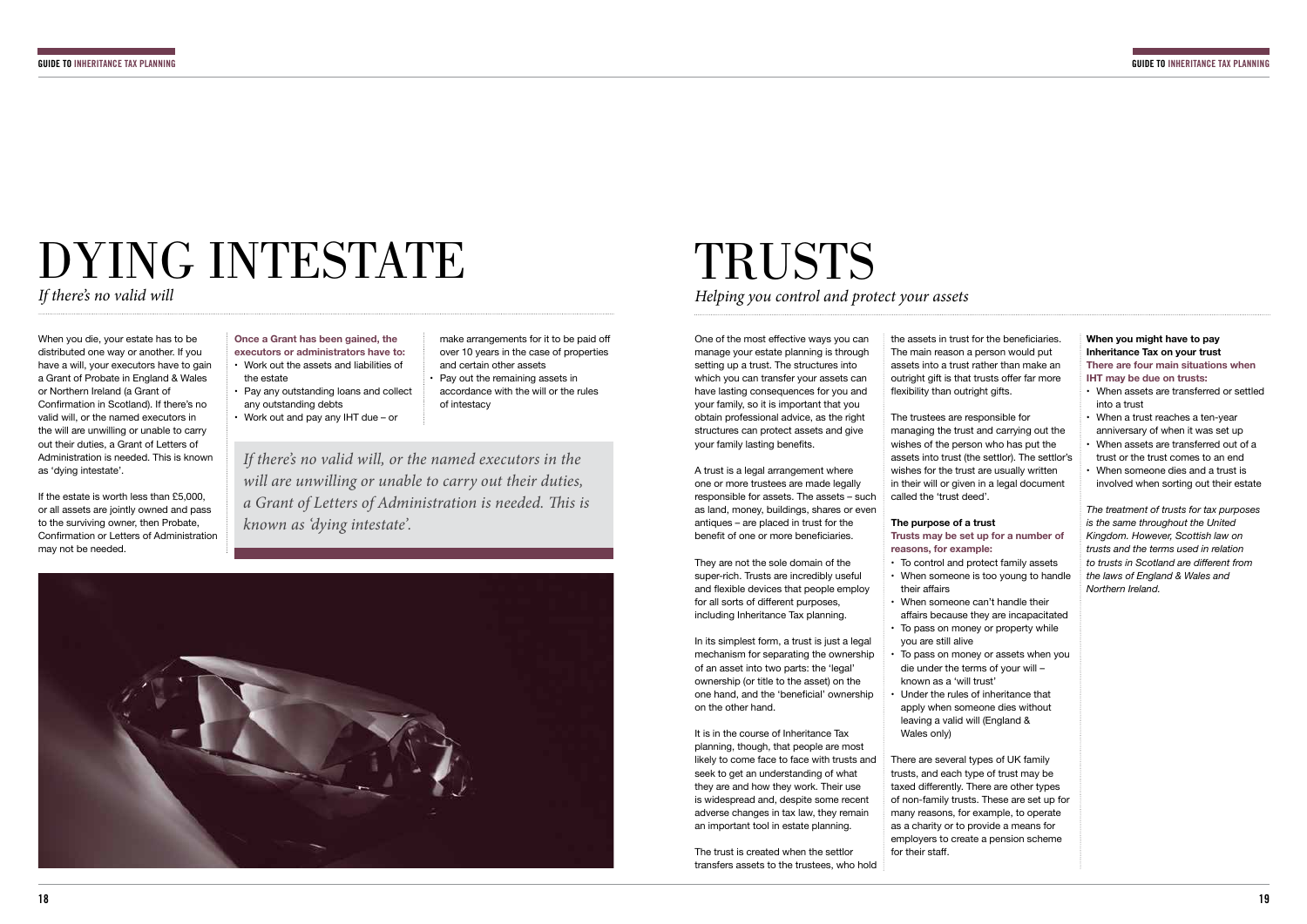# TRUST SOLUTIONS

Some types of trust are treated differently for Inheritance Tax purposes.

*Di*f*erent trust solutions to managing your wealth* 

- **Settlor** the person setting up the trust
- **Trustees** the people tasked with looking after the trust and paying out its assets
- **Beneficiaries** the people who benefit from the assets held in trust

Some people would like to make gifts to reduce Inheritance Tax but are concerned about losing control of the money. This is where a trust could help. The rules changed in 2006, making some of them less tax-efective, as a small minority will require you to pay Inheritance Tax even before you have died, but they're still worth considering.

**When talking about trusts, you will hear the terms:**

There are now three main types of trusts. Any number of diferent types of investments can be held in a trust, so you should obtain professional advice to decide which is best for you.

## **Bare (Absolute) trusts**

With a bare trust, you name the beneficiaries at outset, and these can't be changed. The assets, both income and capital, are immediately owned and can be taken by the beneficiary at age 18 (16 in Scotland).

## LIFE ASSURANCE **COVER**

After taking the appropriate steps to put in place an Inheritance Tax planning strategy, if there is still the potential likelihood of a liability on your estate or if you have made gifts which have created a potential liability for the recipients if you die within seven years, we can help you review how you could fund this liability in the most efficient way.

**Interest in possession trusts** With this type of trust, the beneficiaries have a right to all the income from the trust, but not necessarily the capital. Sometimes, a different beneficiary will get the capital, for example, on the death of the income beneficiary. They're often set up under the terms of a will to allow a spouse to benefit from the income during their lifetime but with the capital being owned by their children. The

capital is distributed on the remaining

parent's death.

free of Inheritance Tax for your chosen beneficiaries must be written in an appropriate trust. The trust will enable policyholders to retain control over the ultimate destination of the benefits.

### **Discretionary trusts**

Here the trustees decide what happens to the income and capital throughout the lifetime of the trust and how it is paid out. There is usually a wide range of beneficiaries, but no specific beneficiary has the right to income from the trust.

There are now three main types of trusts. Any number *of di*f*erent types of investments can be held in a trust, so you should obtain professional advice to decide which is best for you.*

A few trusts will now have to pay an Inheritance Tax charge when they are set up, at 10-yearly intervals and even when assets are distributed.

*The treatment of trusts for tax purposes is the same throughout the United Kingdom. However, Scottish law on trusts and the terms used in relation to trusts in Scotland are diferent from the laws of England & Wales and Northern Ireland.*



*Funding a potential Inheritance Tax liability*

By using life assurance cover, it is possible to use the proceeds to fund a potential Inheritance Tax liability whenever it may arise. Life assurance cover is often the only means of providing immediate protection against a future Inheritance Tax liability. Each premium payment is classed as a gift for Inheritance Tax purposes.

### **The two common policy types are:** • **Whole of life policies** – to generate

• **Reducing term policies** – to cover the

Any policy designed to produce benefits

- a payment on death to cover the tax liability on the estate
- tax liability payable by the recipient of a gift if the donor dies within seven years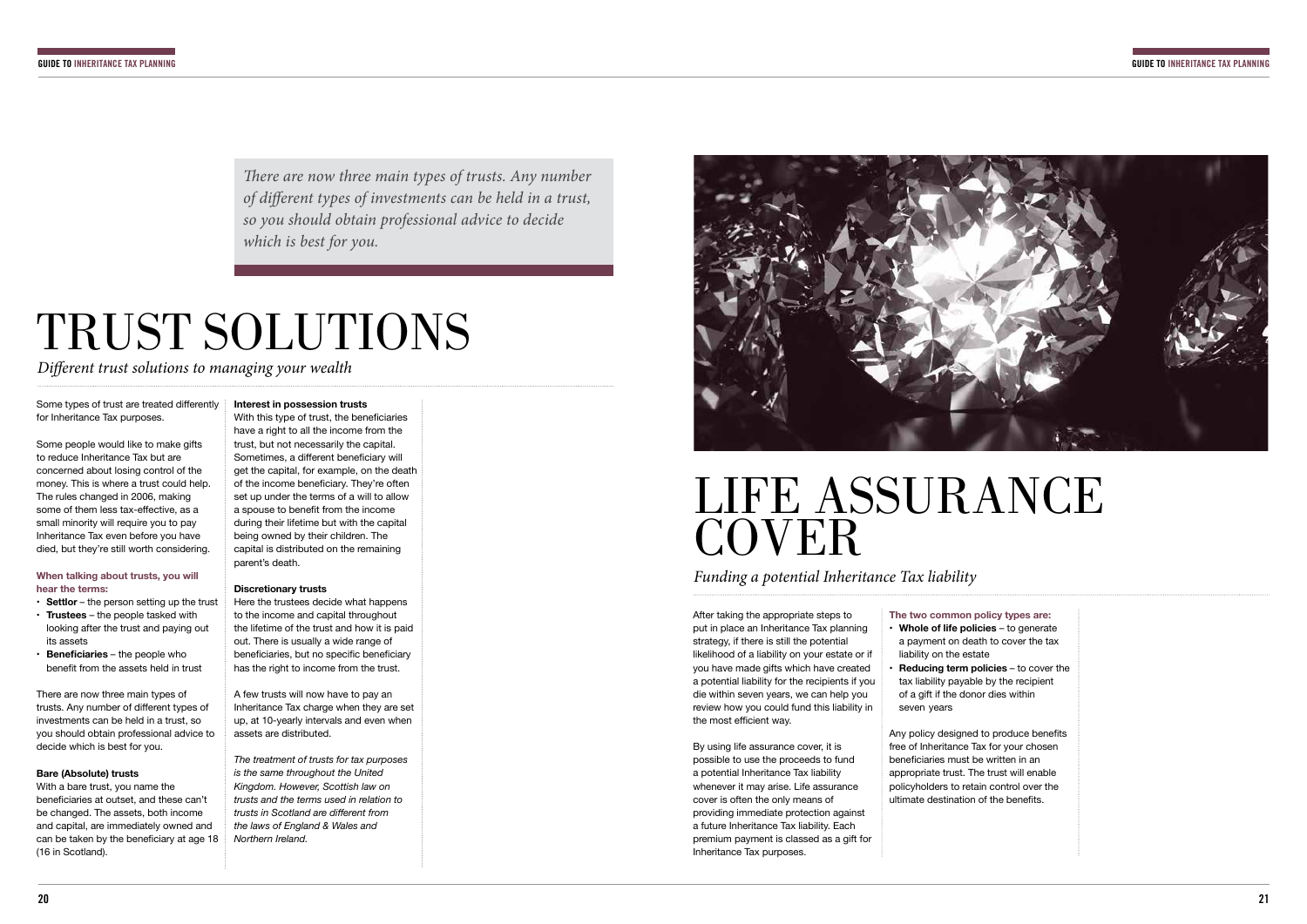

*10 steps to protect your family from a potential Inheritance Tax bill*

**1.** The main ways to avoid Inheritance Tax are to spend your money while you are alive or give it away.

**3.** Find out if the rules which took effect from October 2007 which mean that married couples and registered civil partners can now make use of each other's tax-free allowance without special tax planning apply to you.

**2.** Work out how much Inheritance Tax might be due on your estate and regularly review it so you know what potential liability there is.

> **9.** Anything you leave to charity is free of Inheritance Tax, so it can be a useful way of reducing your potential Inheritance Tax liability while benefiting a good cause.

**4.** If you set up special wills to deal with Inheritance Tax, review if they are still relevant.

**10.** Never take steps that might leave you struggling for money while you are alive in order to save tax after you've died.

## **JARGON** BUSTER

**5.** Make full use of any tax-free gifts you can make while you are alive.

**6.** Put life insurance policies under an appropriate trust.

**7.** If there's going to be a big Inheritance Tax bill, think about taking out an insurance policy for your heirs to pay the bill.

**8.** Make a will if you don't have one, otherwise the people you want to inherit may not.

 *Understand what it will mean for you*

**Administration** – See Letters of Administration.

**Baseline Amount** – The net estate minus the applicable nil rate band. It is used to assess how much must be left to charity for the rest of the estate to be taxed at the reduced rate of 36%.

**Capital Transfer Tax (CTT)** – Replaced Estate Duty for deaths from 13 March 1975. The lifetime gift part of the tax began on 13 November 1974.

> **Letters of Administration** – The equivalent of probate when a person dies without a will. Sometimes abbreviated to 'admons'.

**Confrmation (Scotland)** – See Probate.

**Lifetime Gift** – Any gift made before death but normally one that exceeds the gifts that are exempt. See also Potentially Exempt Transfer.

**CTT** – See Capital Transfer Tax.

**Potentially Exempt Transfer - A gift** made before death that is not an Exempt Gift.

**Deed of Variation** – A procedure to change a will after a death. All the beneficiaries have to agree and it has to be done within two years of the death. The procedure can be used to reduce Inheritance Tax and to change the way married couples leave their property.

**Probate** – The process of winding up an estate after a death, paying the Inheritance Tax and getting permission to distribute the assets to the beneficiaries.

**Estate** – The property and money left by someone who has died.

**Estate Duty** – A tax on estates introduced in the 19th century. It was simplifed in 1949 and replaced by Capital Transfer Tax on 13 March 1975.

Will – The legal document that gives instructions as to how your property is to be disposed of after your death.

**Witness** – A person who signs a will stating that they have seen the testator signing it.

**Executor** – The person appointed in a will to wind up the estate of someone who has died. Usually a beneficiary of the will, sometimes a professional such as a bank or solicitor. A female executor is sometimes called an 'executrix'.

**Exempt Gifts** – Gifts made before death that are within the rules to be exempt from Inheritance Tax whenever the donor dies.

**Gift with Reservation** – A gift made before death but which the donor of Benefit (GROB) maintains an interest in. Such a gift will still count as part of their estate at death.

**GROB** – See Gift with Reservation of Beneft.

**Inheritance Tax Allowance** – The informal phrase for nil rate band or threshold.

**Intestate** – Someone who dies without a valid will is said to be intestate.

**Joint Owners (Scotland)** – See Tenants in Common.

**Joint Owners with Survivorship (Scotland)** – See Joint Tenants.

**Joint Tenants** – Where two or more people own a property jointly. On the death of one, the other becomes the owner of the whole property. In Scotland, this is called 'Joint Owners With Survivorship'. See also Tenants in Common.

**Nil Rate Band** – The threshold at which Inheritance Tax starts to be due on an estate. Also called the Inheritance Tax Allowance.

**Notice of Severance** – The process of changing the ownership of a property from Joint Tenants to Tenants in Common.

**Tenants in Common** – Two or more people who own a property and where each owns a specific share, usually half, which they can then separately leave to their heirs. In Scotland, this is called 'Joint Owners'. See also Joint Tenants.

**Testator** – The person who makes a will. A woman is sometimes called the 'testatrix'.

**Threshold** – See Nil Rate Band.

**Trust** – A legal arrangement where property is owned or controlled by trustees on behalf of someone else.

*Make a will if you don't have one, otherwise the people you want to inherit may not.*